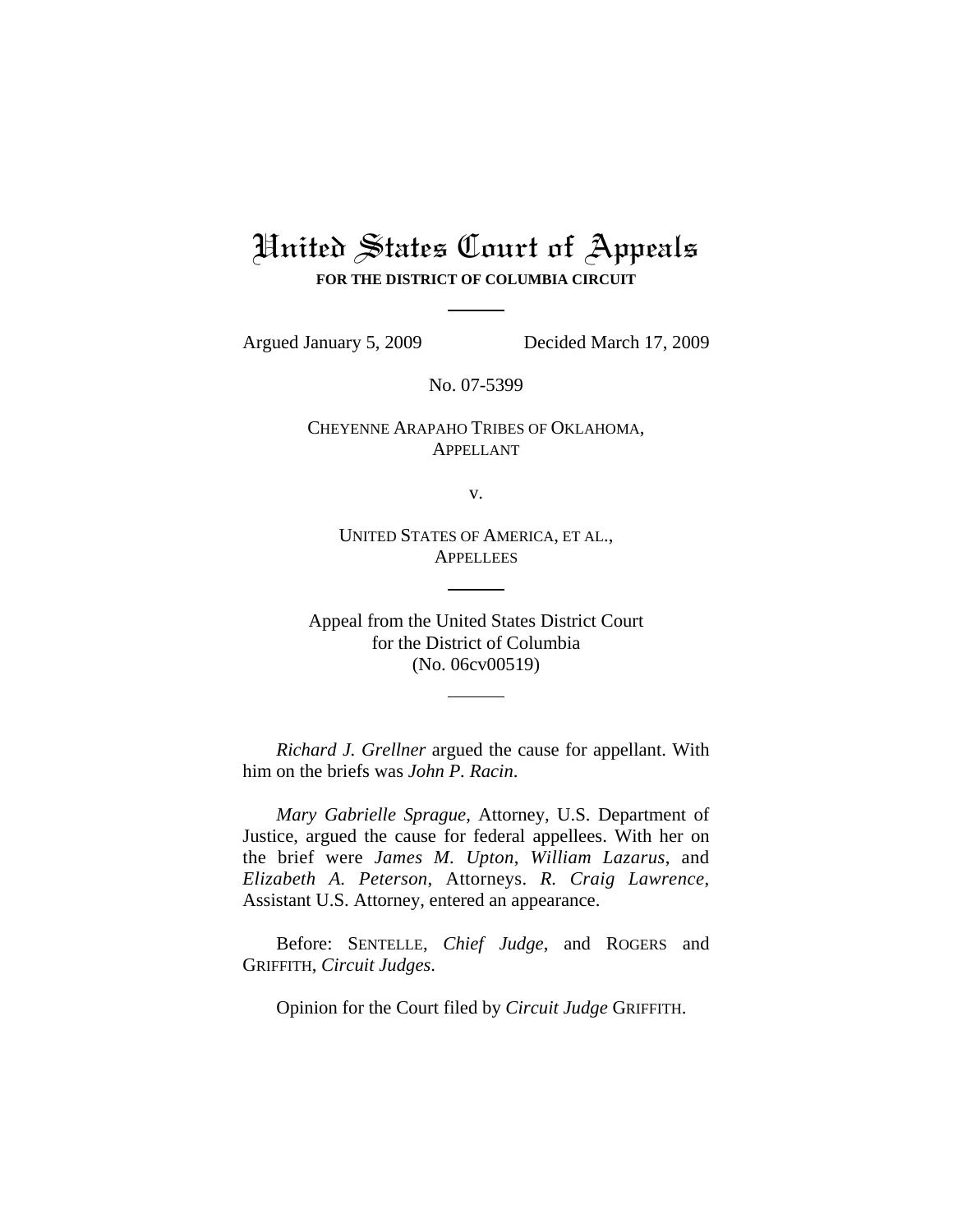GRIFFITH, *Circuit Judge*: This appeal involves disputed rights to land originally designated as part of a reservation for the Cheyenne Arapaho Tribes of Oklahoma and later set apart by executive order as a U.S. military installation. The district court dismissed the Tribes' action to quiet title to the land for lack of subject matter jurisdiction. The Tribes argue that the court erred in dismissing the case prematurely without allowing for jurisdictional discovery. Because the Tribes fail to specify what facts discovery could produce that would alter the jurisdictional analysis, we hold that the district court did not abuse its discretion in denying the Tribes' discovery request.

#### **I.**

The train of events from which this appeal arises was set in motion nearly 140 years ago. In 1869, President Ulysses S. Grant designated more than five million acres in north-central Oklahoma as a reservation for the Cheyenne Arapaho Tribes of Oklahoma. Exec. Order (Aug. 10, 1869), *reprinted in* 1 INDIAN AFFAIRS: LAWS AND TREATIES 841 (Charles J. Kappler ed., 1904). In 1883, President Chester A. Arthur carved out 9493 acres from within the reservation "for the post of Fort Reno," which was to be used "for military purposes exclusively." Exec. Order (July 17, 1883), *reprinted in* 1 INDIAN AFFAIRS, *supra*, at 842–43. The Tribes claim this stipulation gave them a reversionary interest that would vest if the land was used for anything other than military purposes. *See* Appellant's Br. at 2.

After the cavalry abandoned Fort Reno in 1908, the Army used the post as a remount service depot, breeding and training horses and mules for military use. The Army's use of Fort Reno waned in the 1930s as motor vehicles began to replace horses and mules as the predominant form of military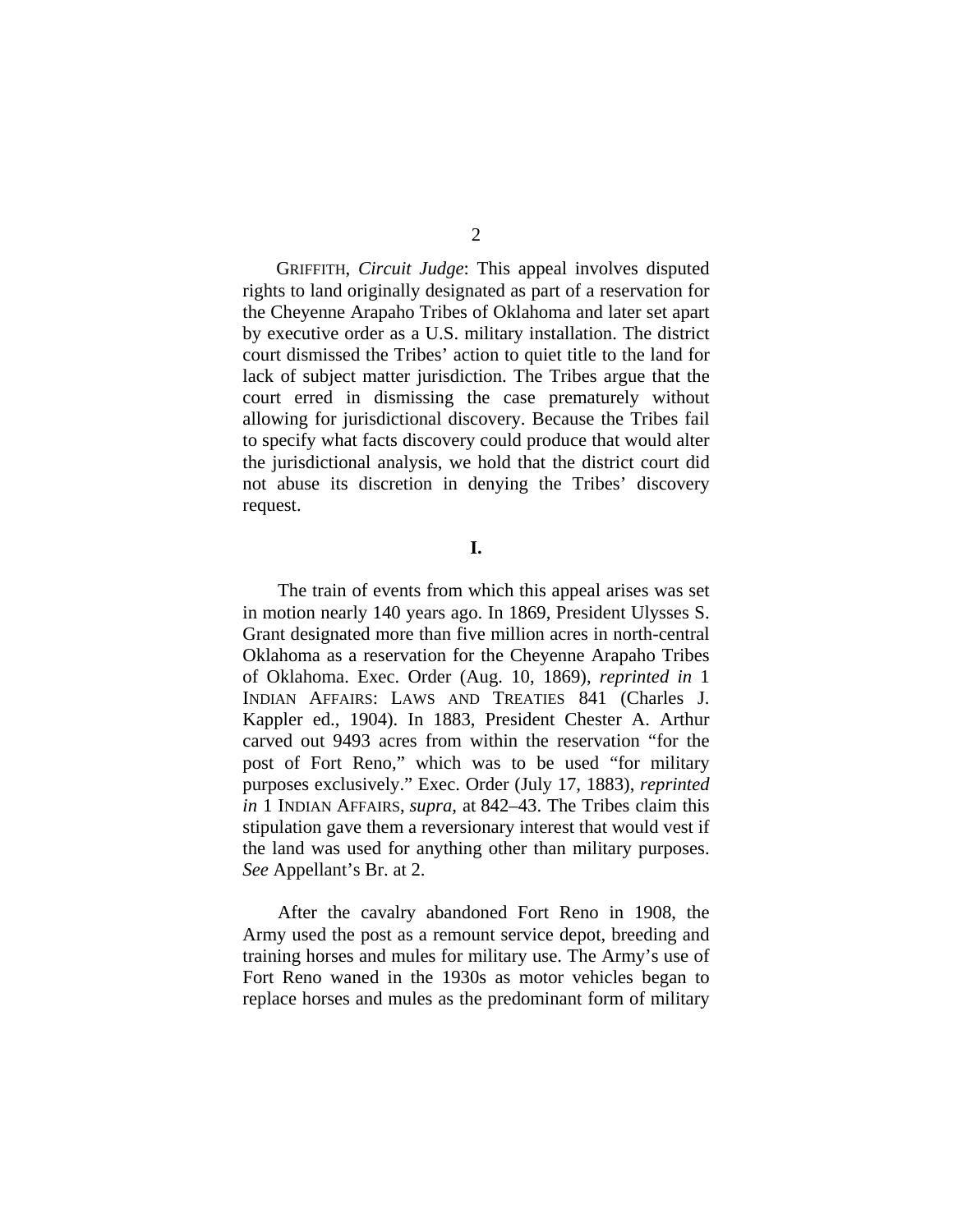transportation. In 1937, Congress transferred 1000 acres of Fort Reno land to the Department of Justice for use by the Bureau of Prisons as a federal reformatory. Act of May 24, 1937, Pub. L. No. 75-103, 50 Stat. 200. In 1948, Congress transferred the remaining 8493 acres to the Department of Agriculture (USDA) for "livestock and agricultural" purposes, Act of Apr. 21, 1948, Pub. L. No. 80-494, 62 Stat. 197, and the following year USDA began a cooperative research program at Fort Reno studying the selective breeding of beef cattle and swine. Pursuant to an agreement with USDA, the Army continued to use approximately 600 acres at Fort Reno until 1954 to raise and train horses for the Turkish army. *See* J.A. at 55.

The Tribes allege that the acreage transferred to USDA in 1948 was placed on military "standby status" as part of a classified agreement with the Army in 1954. Appellant's Reply Br. at 5. The government disputes the confidential nature of this arrangement, noting that several newspaper articles from 1954 reported that the Army asked USDA to keep the buildings and pasture acreage previously used for the Turkish aid program ready for possible needs in connection with the "Indo China crisis." *See, e.g.*, *Army Asks for Retention of Fort Reno by Government for Possible Military Need*, EL RENO AM., May 20, 1954.

In 1890, the Tribes entered a Cession Agreement, ratified by Congress the next year, in which they agreed to relinquish their interest in the reservation, subject to the allotment of 160-acre tracts to individual members of the Tribes. By the terms of the agreement, the Tribes agreed to "cede, convey, transfer, relinquish, and surrender forever and absolutely, without any reservation whatever, express or implied, all their claim, title and interest, of every kind and character, in and to" specified lands, as well as to "all other lands or tracts of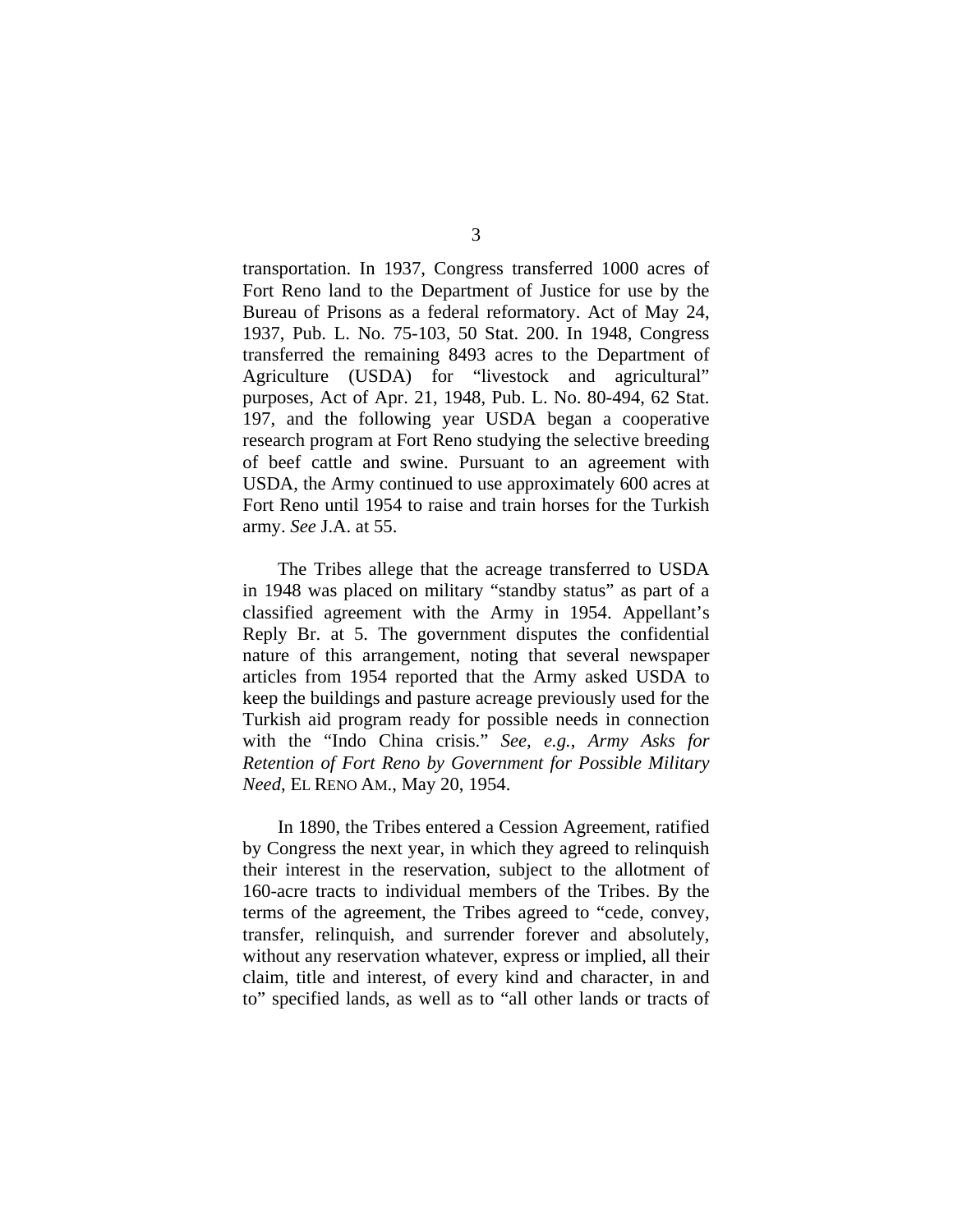country in the Indian territory to which they have or may have set up or allege any right, title, interest or claim whatsoever." Cession Agreement, art. II, 26 Stat. 989, 1022–23 (1891). The agreement made no mention of any reversionary interest the Tribes might have in the Fort Reno land.

In 1958, the Tribes filed suit with the Indian Claims Commission  $(ICC)$ , arguing they had received an unconscionably small consideration for the cession of reservation lands, asserting a claim to the reasonable value of the 9493 acres of Fort Reno, and seeking "reasonable and fair damages for the failure of the Secretary of the Interior to require the return of said lands to the use and benefit of [the Tribes]." J.A. at 264–65. The claims went to trial in 1965, but the Tribes settled for \$15 million before the ICC could render a decision. *See Cheyenne-Arapaho Tribes v. United States*, 16 Ind. Cl. Comm. 162 (1965). The settlement agreement contained several finality clauses, including one that read: "Entry of final judgment in said amount shall finally dispose of all rights, claims or demands which the petitioner has asserted or could have asserted with respect to the subject matter of these claims." *Id.* at 171–72 (quoting Stipulation for Entry of Final Judgment).

In 2006, the Tribes brought suit in district court to quiet title to the Fort Reno land, claiming the property was outside the scope of the 1891 Cession Agreement and that they held a reversionary interest, which vested when the land ceased to be used exclusively for military purposes. The United States

<sup>&</sup>lt;sup>1</sup> Congress established the ICC in 1946 as a quasi-judicial body with authority to determine the merits of all Indian claims against the United States that accrued prior to its establishment. *See* Act of Aug. 13, 1946, Pub. L. No. 79-726, 60 Stat. 1049. The ICC had only a temporary mandate and was abolished in 1978. *See* Act of Oct. 8, 1976, Pub. L. No. 94-465, 90 Stat. 1990.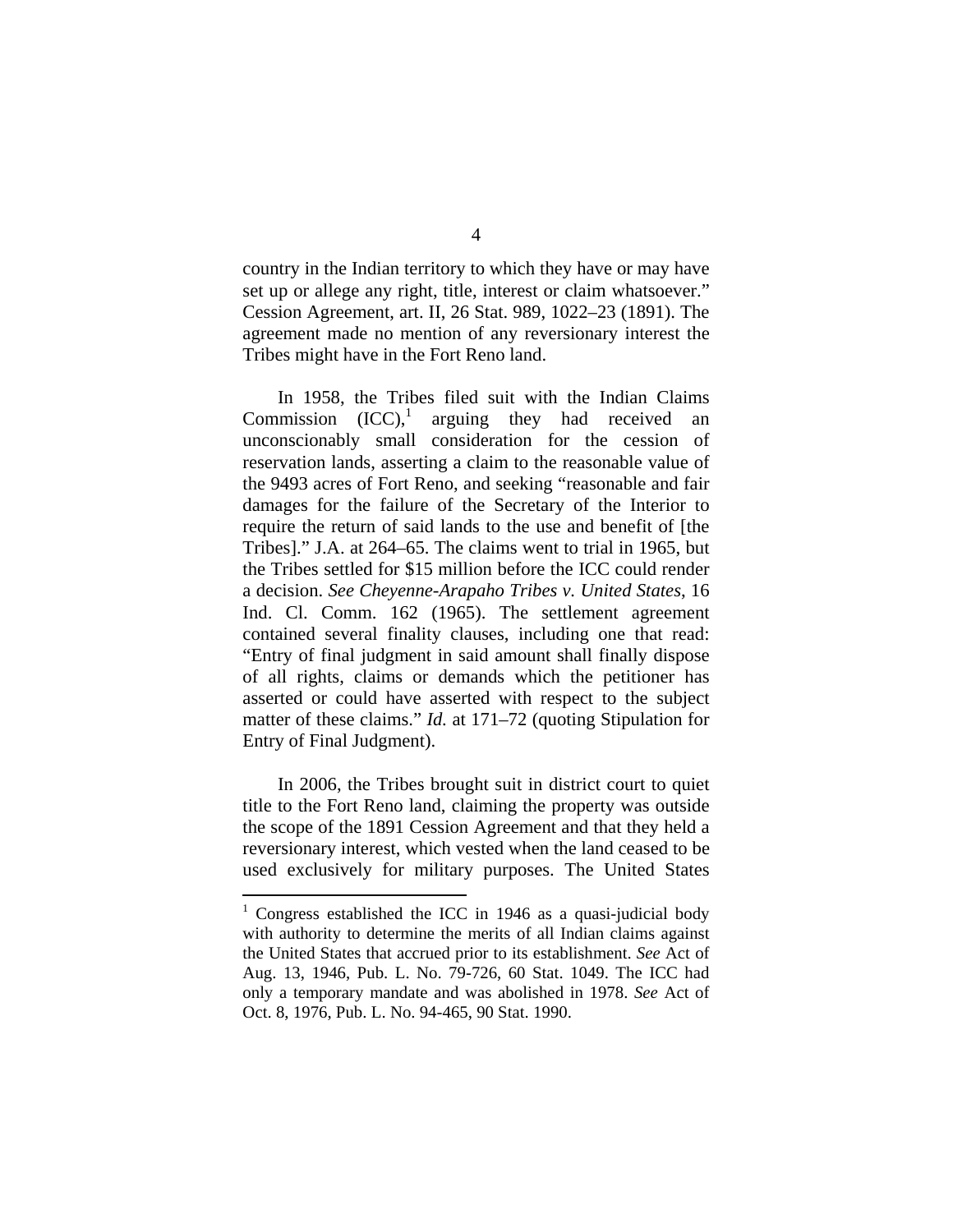moved to dismiss for lack of subject matter jurisdiction on the ground that the Tribes' claim was barred by the twelve-year statute of limitations in the Quiet Title Act, 28 U.S.C. § 2409a(g) (2000). The United States moved, in the alternative, for summary judgment on its affirmative defense that the 1965 settlement of the Tribes' ICC suit precludes a later quiet title action. The Tribes subsequently filed a motion under Federal Rule of Civil Procedure 56(f), arguing that the district court should not decide the statute of limitations issue without first permitting discovery regarding the date on which military use of Fort Reno ended and the Tribes' alleged claim to beneficial title accrued.

The district court denied the Tribes' Rule 56(f) motion, concluding that they failed to "show that additional discovery would be beneficial to ... establishment of jurisdiction." *Cheyenne-Arapaho Tribes v. United States*, 517 F. Supp. 2d 365, 374 (D.D.C. 2007) (quoting *Med. Solutions, Inc. v. C Change Surgical LLC*, 468 F. Supp. 2d 130, 135–36 (D.D.C. 2006)). The court granted the government's motion to dismiss, identifying several points in time—each more than twelve years prior to the suit—at which the Tribes "should have been reasonably aware" that the United States had taken action adverse to their alleged reversionary interest in the Fort Reno land. *Id.* at 371. In a footnote the Court accepted the government's alternative argument that the Tribes lost the right to assert their claim under the terms of the 1965 settlement of their ICC suit. *Id.* at 372 n.3.<sup>2</sup>

 $2^2$  The Tribes moved to alter or amend this portion of the judgment pursuant to Federal Rule of Civil Procedure 59(e), arguing that the ICC lacked jurisdiction over their claims and that the record showed the land set aside for Fort Reno was not subject to the ICC settlement. The district court denied the motion. *Cheyenne-Arapaho Tribes v. United States*, No. 06-0519 (D.D.C. Nov. 8, 2007).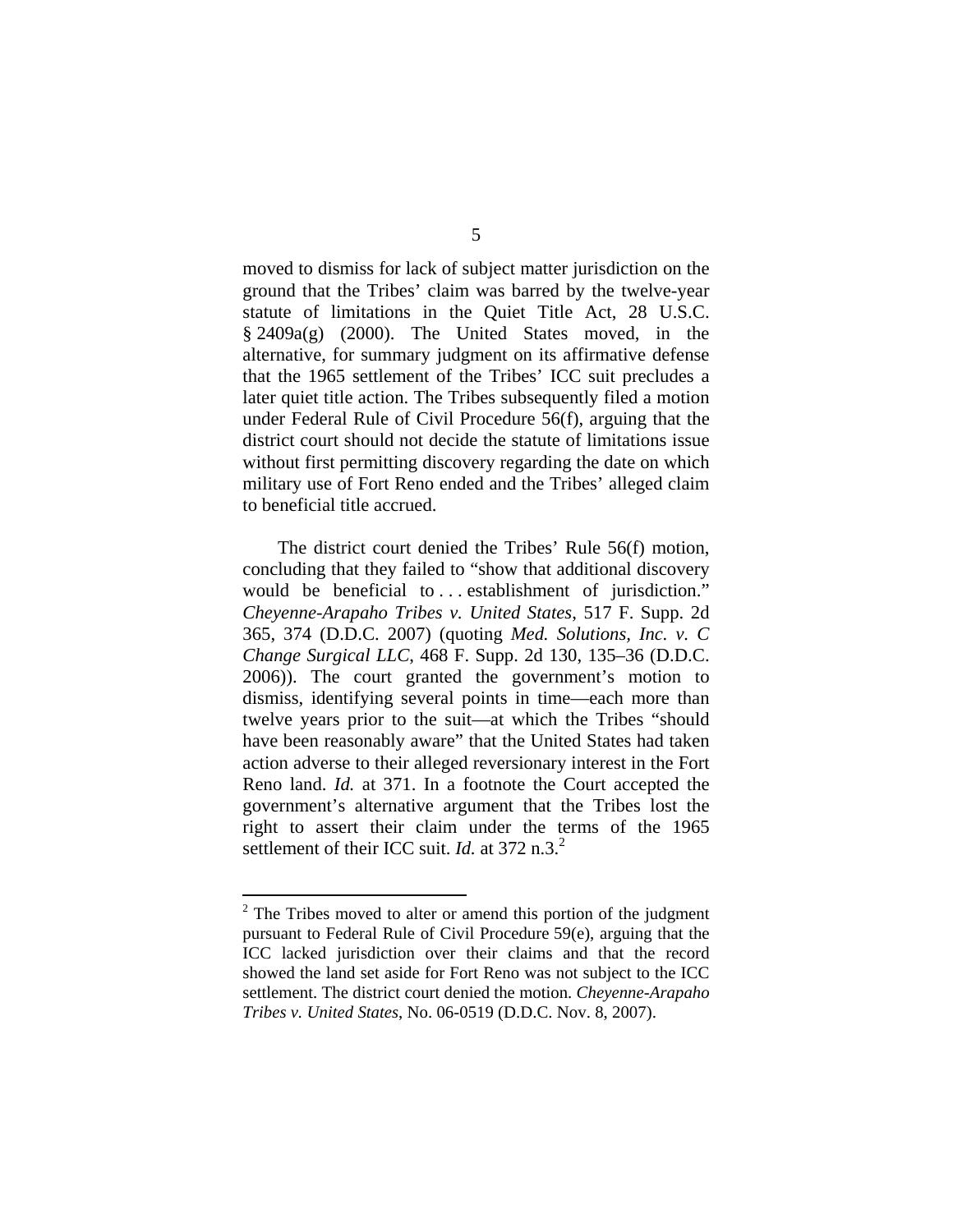This appeal followed. The Tribes argue that the district court erred in denying their request for discovery to identify continuing military activity at Fort Reno and in concluding that the settlement of their ICC suit precludes the present quiet title action. We have jurisdiction under 28 U.S.C. § 1291 and review the district court's denial of the Tribes' discovery request for abuse of discretion. *See FC Inv. Group LC v. IFX Markets, Ltd.*, 529 F.3d 1087, 1091 (D.C. Cir. 2008). Because we conclude that the district court did not abuse its discretion in denying jurisdictional discovery and that it properly dismissed the case for lack of subject matter jurisdiction, we need not consider the Tribes' arguments about the ICC settlement agreement.

#### **II.**

### **A.**

The Quiet Title Act, 28 U.S.C. § 2409a, which waives the United States' sovereign immunity for certain quiet title actions, is the "exclusive means by which adverse claimants [may] challenge the United States' title to real property." *Warren v. United States*, 234 F.3d 1331, 1335 (D.C. Cir. 2000) (alteration in original) (quoting *Block v. North Dakota*, 461 U.S. 273, 286 (1983)). Of dispositive relevance here, the Act provides that "[a]ny civil action under this section . . . shall be barred unless it is commenced within twelve years of the date upon which it accrued," 28 U.S.C. § 2409a(g). An action accrues "on the date the plaintiff or his predecessor in interest knew or should have known of the claim of the United States." *Id.* We apply a "test of reasonableness" to determine whether a plaintiff "knew or should have known" of a federal claim to real property. *D.C. Transit Sys., Inc. v. United States*, 717 F.2d 1438, 1441 (D.C. Cir. 1983). "Knowledge of the claim's full contours is not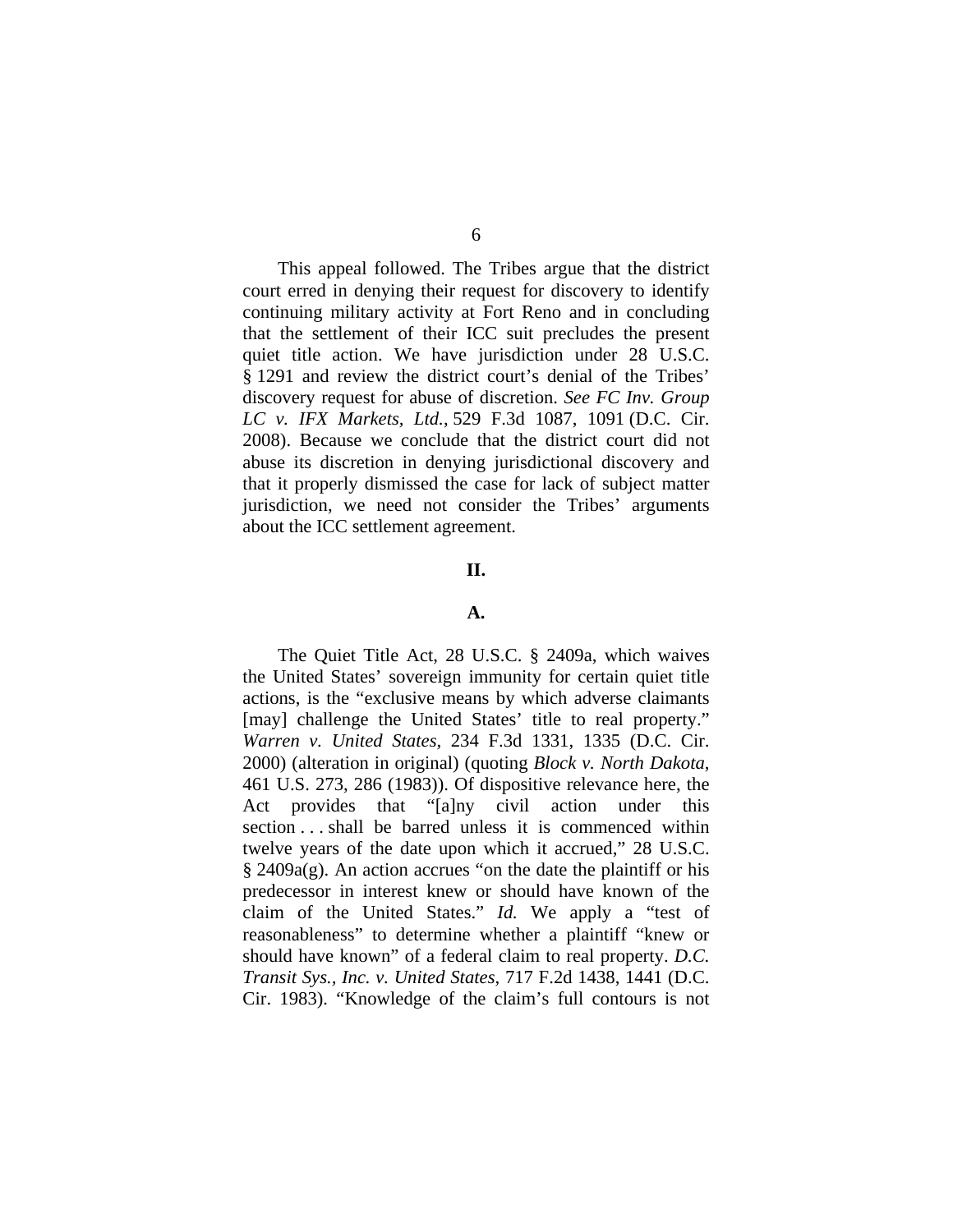required. All that is necessary is a reasonable awareness that the Government claims some interest adverse to the plaintiff's." *Warren*, 234 F.3d at 1335 (quoting *Knapp v. United States*, 636 F.2d 279, 283 (10th Cir. 1980)).

The Tribes contend that the Act's statute of limitations begins to run only when their reversionary interest in the land is triggered, which, according to their theory of the case, occurs when the government ceases to use Fort Reno exclusively for military purposes. The Tribes do not challenge directly the district court's finding that, on the record before it, they knew or should have known more than twelve years prior to their suit that the United States claimed the right to use Fort Reno land without limitation. Instead, the Tribes argue that the district court abused its discretion by refusing to allow jurisdictional discovery, which "could well show *continuing* military status in the lands of Fort Reno, such that the Tribes' claimed reversionary interest may not *yet* have accrued." Appellant's Br. at 17. The Tribes requested a continuance to pursue discovery under Federal Rule of Civil Procedure 56(f), which provides that a district court may allow for discovery if a party opposing summary judgment "shows by affidavit that, for specified reasons, it cannot present facts essential to justify its opposition."<sup>3</sup> The Tribes' supporting affidavit identifies recently declassified documents that suggest "the Army fully intended to make continued use of the lands for military purposes," and asserts that further discovery could undermine "the Government's argument the Tribe has long been on notice of all the facts relating to their claimed reversionary interest in Fort Reno." J.A. at 356.

 $3$  Although Rule 56(f) formally applies only in the context of a motion for summary judgment, its discovery standards are also appropriate for parties responding to a Rule  $12(b)(1)$  motion to dismiss. *See Gordon v. Nat'l Youth Work Alliance*, 675 F.2d 356, 360 (D.C. Cir. 1982).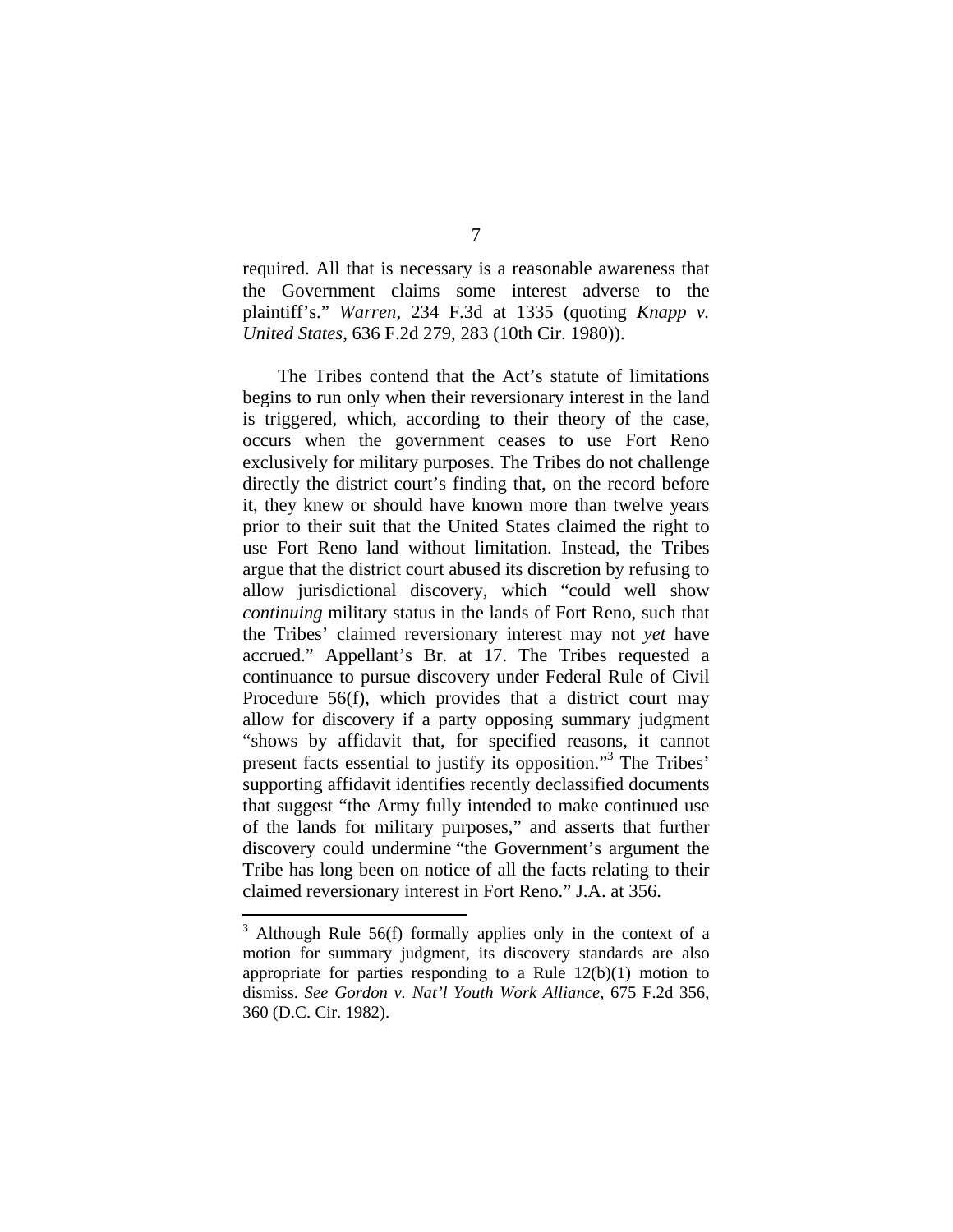We hold that the district court did not abuse its discretion in denying jurisdictional discovery given the absence of any specific indication from the Tribes regarding "what facts additional discovery could produce that would affect [the court's] jurisdictional analysis," *Mwani v. bin Laden*, 417 F.3d 1, 17 (D.C. Cir. 2005) (quoting *Goodman Holdings v. Rafidain Bank*, 26 F.3d 1143, 1147 (D.C. Cir. 1994)). The Tribes failed to specify how the requested discovery would alter the court's determination that the statute of limitations had long since run and extinguished their claim. *See Byrd v. EPA*, 174 F.3d 239, 248 n.8 (D.C. Cir. 1999) (noting that conclusory assertions about the potential value of discovery are insufficient unless supported by specific discoverable facts). The Tribes sought discovery to bring to light any "continuing military uses" on the Fort Reno land. J.A. at 357. But the Tribes "knew or should have known," 28 U.S.C. § 2409a(g), that the United States had used the land for nonmilitary purposes from actions taken by Congress in 1937 and 1948 that transferred sections of Fort Reno from the Department of War to the Departments of Justice and Agriculture. These transfers put the Tribes on notice that the government continued to claim the land even though it was no longer being used for "military purposes exclusively," in direct conflict with the Tribes' alleged reversionary interest under the 1883 executive order. *See Warren*, 234 F.3d at 1336 (finding notice of the government's claim to real property when the President issued a proclamation declaring an island reserved for certain uses inconsistent with private ownership).4 At either of those points in time, the Tribes

<sup>&</sup>lt;sup>4</sup> Moreover, the Tribes' 1961 Severed Petition to the Indian Claims Commission, in which they asked the ICC to "set[] aside the jurisdiction of the Department of Agriculture conferred by the Act of April 21, 1948," J.A. at 70, shows that the Tribes had actual knowledge of the 1948 transfer of Fort Reno land to USDA.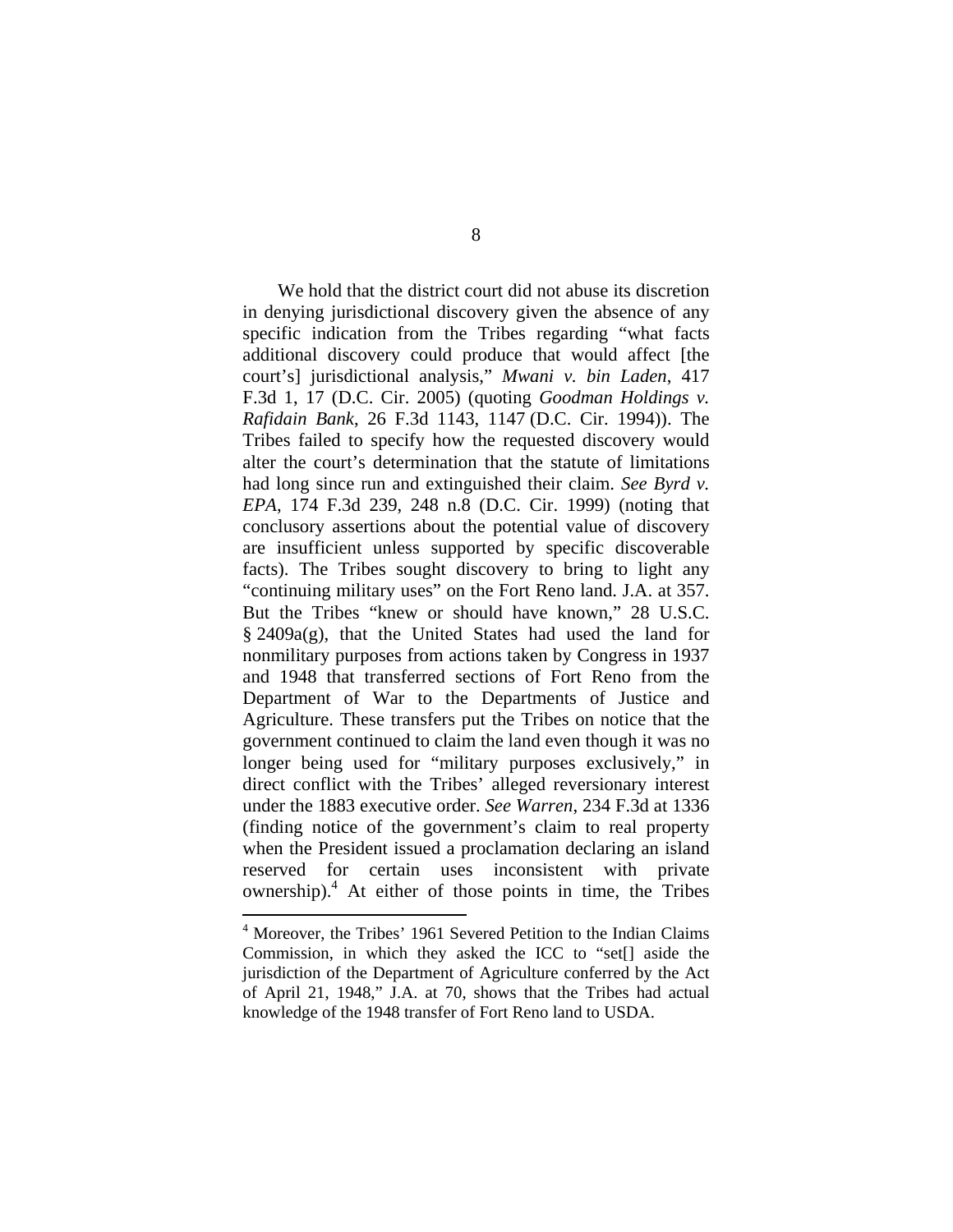should have known of the government's adverse claim, and the statute of limitations began to run. Any additional information or documentation regarding partial military uses, or suggestion that the land might be used for future military purposes, would not change the court's jurisdictional analysis.

The Tribes seek to avoid the force of the Quiet Title Act's statute of limitations on the slender reed that their alleged reversionary interest in the land accrues only when Fort Reno is used for something other than military purposes. Putting aside any doubts about whether they in fact possess such a reversionary interest, even by its own terms the Tribes' statute of limitations argument fails because the United States long ago abandoned *exclusive* military use of the land. The statute of limitation for the Tribes' claims, if they had any, began to run as soon as the government used Fort Reno for something other than a military purpose. More than twelve years have since elapsed and the Tribes' quiet title action is therefore time-barred.

### **B.**

The Tribes also suggest, albeit in a footnote, that even if their original quiet title action accrued no later than when Congress transferred jurisdiction over Fort Reno to the Departments of Justice and Agriculture, discovery might show that the United States later abandoned its adverse claim by once again devoting Fort Reno to military uses. *See* Appellant's Br. at 17 n.7. In such circumstances, according to the Tribes, a new limitations period would begin to run if and when the government subsequently reasserted a claim adverse to the Tribes' reversionary interest. In support of this theory, the Tribes cite *Shultz v. Department of Army*, 886 F.2d 1157 (9th Cir. 1989), in which the Ninth Circuit held that "[i]f the government has apparently abandoned any claim it once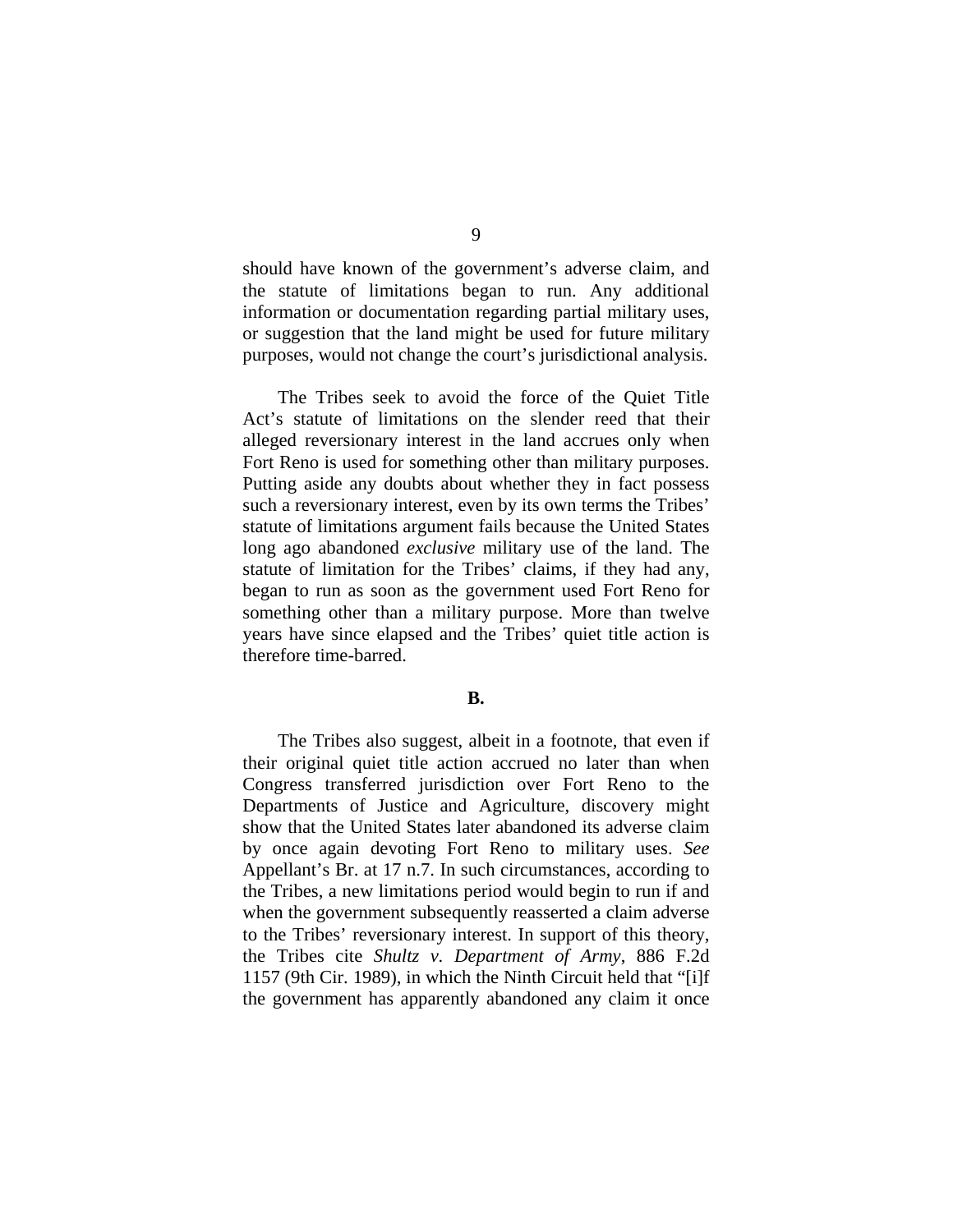asserted, and then it reasserts a claim, the later assertion is a new claim and the statute of limitations for an action based on that claim accrues when it is asserted," *id.* at 1161. The *Shultz* court suggested that if, after physically restricting access to a roadway running through part of a military installation, the Army thereafter failed for several years to restrict access, members of the public who used the road during that time might reasonably "believe that the government did not continue to claim an interest in the roadway." *Id.* Subsequent efforts to restrict access would constitute a new claim for which a fresh statute of limitations period would only then begin to run. *Id.*

The Tribes fail to mention that the Ninth Circuit later limited its abandonment-and-new-claim holding to "claim[s] of an easement," concluding that "a reasonable plaintiff could not believe that the United States had abandoned its claim of a possessory interest in public lands merely because it failed to enforce restrictions upon public access," *Kingman Reef Atoll Invs., LLC v. United States*, 541 F.3d 1189, 1199 (9th Cir. 2008) ("It is well established that the United States does not abandon its claims to property by inaction."). The Eighth Circuit has likewise concluded that the United States does not abandon a claim to property for purposes of  $\S$  2409a(g) unless it "clearly and unequivocally abandons its interest" through some official action. *Spirit Lake Tribe v. North Dakota*, 262 F.3d 732, 739 (8th Cir. 2001). This standard is supported by the Quiet Title Act itself, which established a method for the United States to disclaim its interest in real property by filing a formal disclaimer with the court. *See* 28 U.S.C. § 2409a(e).

The Tribes' assertion that further discovery might show express abandonment of the government's claims to Fort Reno is unavailing because the materials the Tribes seek would not demonstrate abandonment of the United States'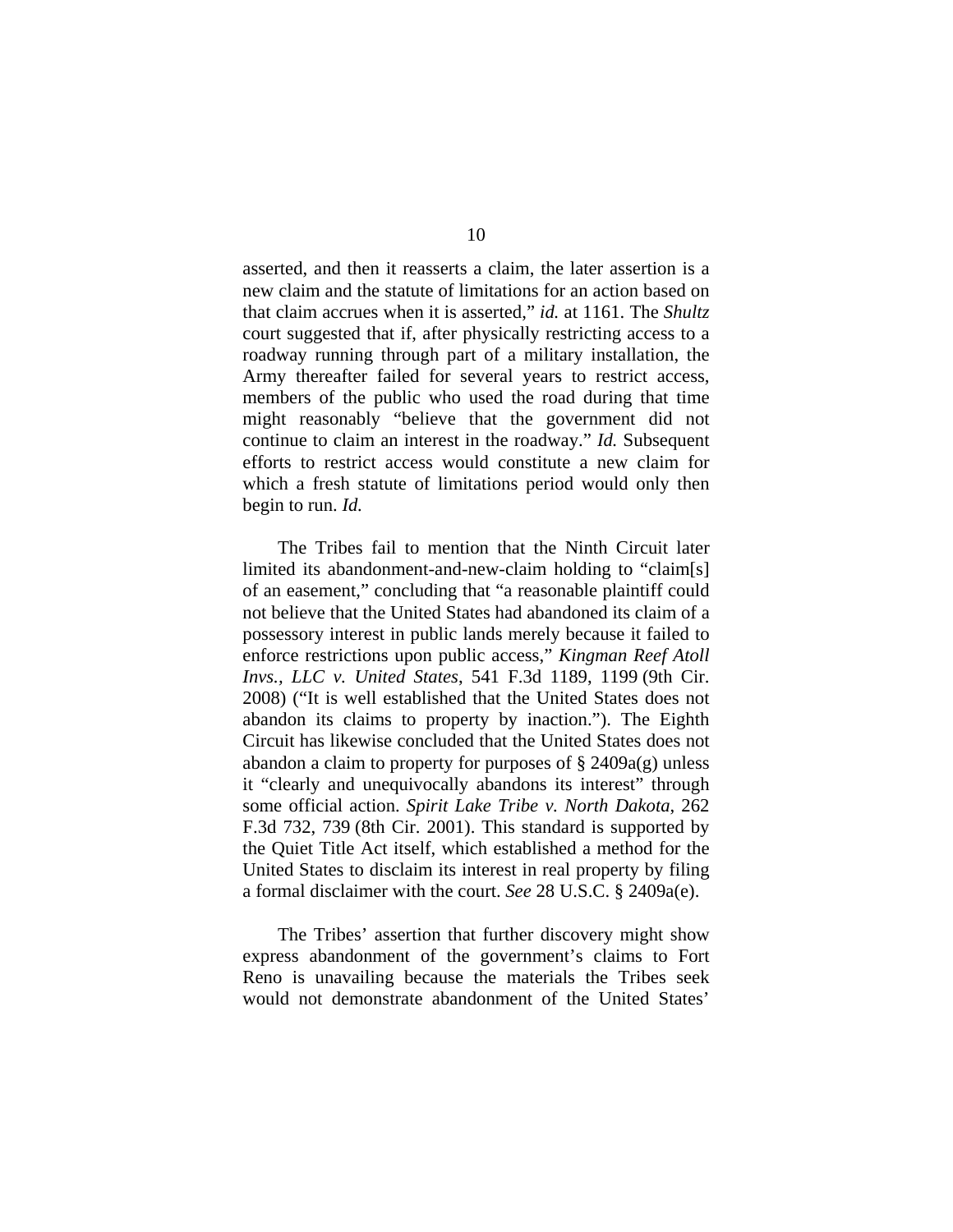interest in the land. The only document to which the Tribes' discovery affidavit specifically refers is a transcript of 1954 hearings conducted by two congressmen in El Reno, Oklahoma. The Tribes suggest the transcript might show that the congressmen either made representations contrary to the United States' continuing adverse interest in the property or "obscured the actual nature and status of the Fort Reno lands." J.A. at 357. But nothing said by government representatives during such hearings, which were open to tribal members and the subject of several newspaper reports, could undermine the official actions taken by Congress in 1937 and 1948 demonstrating the United States' property interest in Fort Reno. *See Kingman Reef*, 541 F.3d at 1200 (holding that one may not reasonably decide whether the United States has abandoned a claim to property on the basis of informal remarks of government officials); *cf. Warren*, 234 F.3d at 1338 (noting that in many circumstances "the Government cannot abandon property without congressional authorization" $)$ .<sup>5</sup>

The United States asserted claims to Fort Reno that were adverse to the Tribes' alleged reversionary interest in the land by acts of Congress transferring parts of the property to

<u>.</u>

<sup>&</sup>lt;sup>5</sup> Similarly, the type of internal agency documents upon which the Tribes rely, *see, e.g.*, Appellant's Reply Br. at 4–6, are insufficient to indicate abandonment of government claims of interest in property. *See Kingman Reef*, 541 F.3d at 1200 ("[W]here the United States's claim of interest in property stems from formal actions of the legislative or executive branch, a person could not reasonably conclude that . . . internal agency memoranda could eliminate the cloud upon the property's title."); *Spirit Lake Tribe*, 262 F.3d at 740–42 (holding that an internal memorandum authored by an Associate Solicitor in the Department of Interior could not establish abandonment of property because "intra-office memoranda do not bind the government").